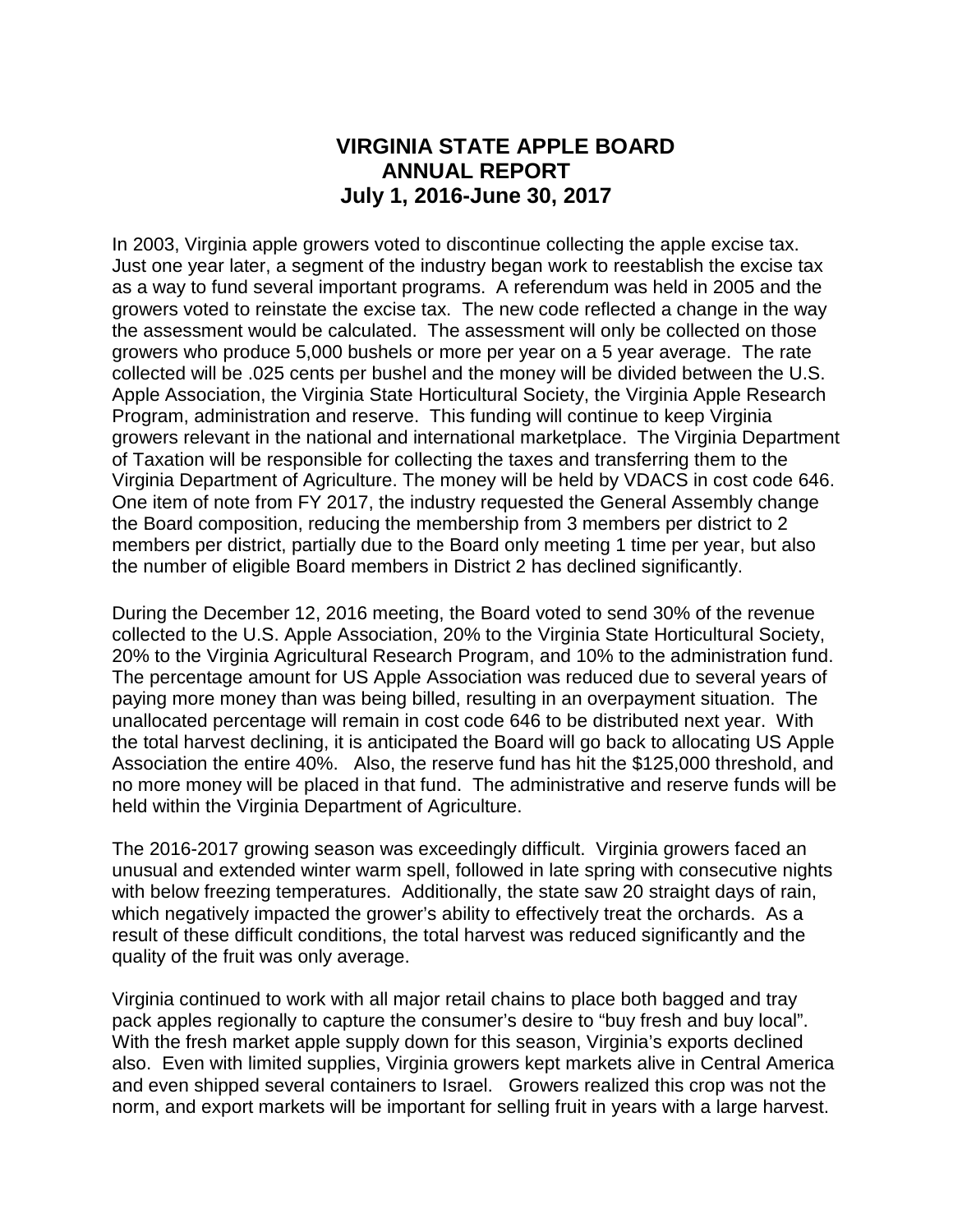Virginia did not export apples to Mexico during this selling season. Mexico still has artificial barriers to trade imposed against apples from the Eastern United States and until these barriers are eliminated, Virginia growers will not develop the Mexican market like they could.

In support of the export effort, the Board funded Virginia's continued membership in the United States Apple Export Council. Funding went for educational work in Central America and other target markets to increase consumption of Eastern apples.

The Apple Board also allocated additional funding for the web site management company to maintain the industry web site and support social media efforts, including maintaining a Facebook page. As a result, the industry has an updated web site that is active and functional as well as a growing Facebook audience.

Finally, in support of continuing education for the public schools, the Board voted to provide \$2,500 for the 'Agriculture in the Classroom"

#### **Summary**

Virginia growers continue to face many challenges including, increased costs of inputs, the regulatory effects of the implementation of the Food Safety Modernization Act, the loss of chemicals, and the increasing global supply of apples. Growers are having an increasingly difficult time finding and keeping qualified and legal workers. Despite these obstacles, improved growing practices including high density spindle plantings, new technologies, the growth of the hard cider industry, and rising consumer demand for locally grown produce have brought about a renewed sense of optimism.

Submitted by:

\_\_\_\_\_\_\_\_\_\_\_\_\_\_\_\_\_\_\_\_\_\_\_\_\_\_\_\_\_\_\_\_\_\_ \_\_\_\_\_\_\_\_\_\_\_\_\_\_\_\_\_\_\_\_\_\_\_\_\_ Lynn Graves, Chair, Virginia Apple Board David Robishaw, Secretary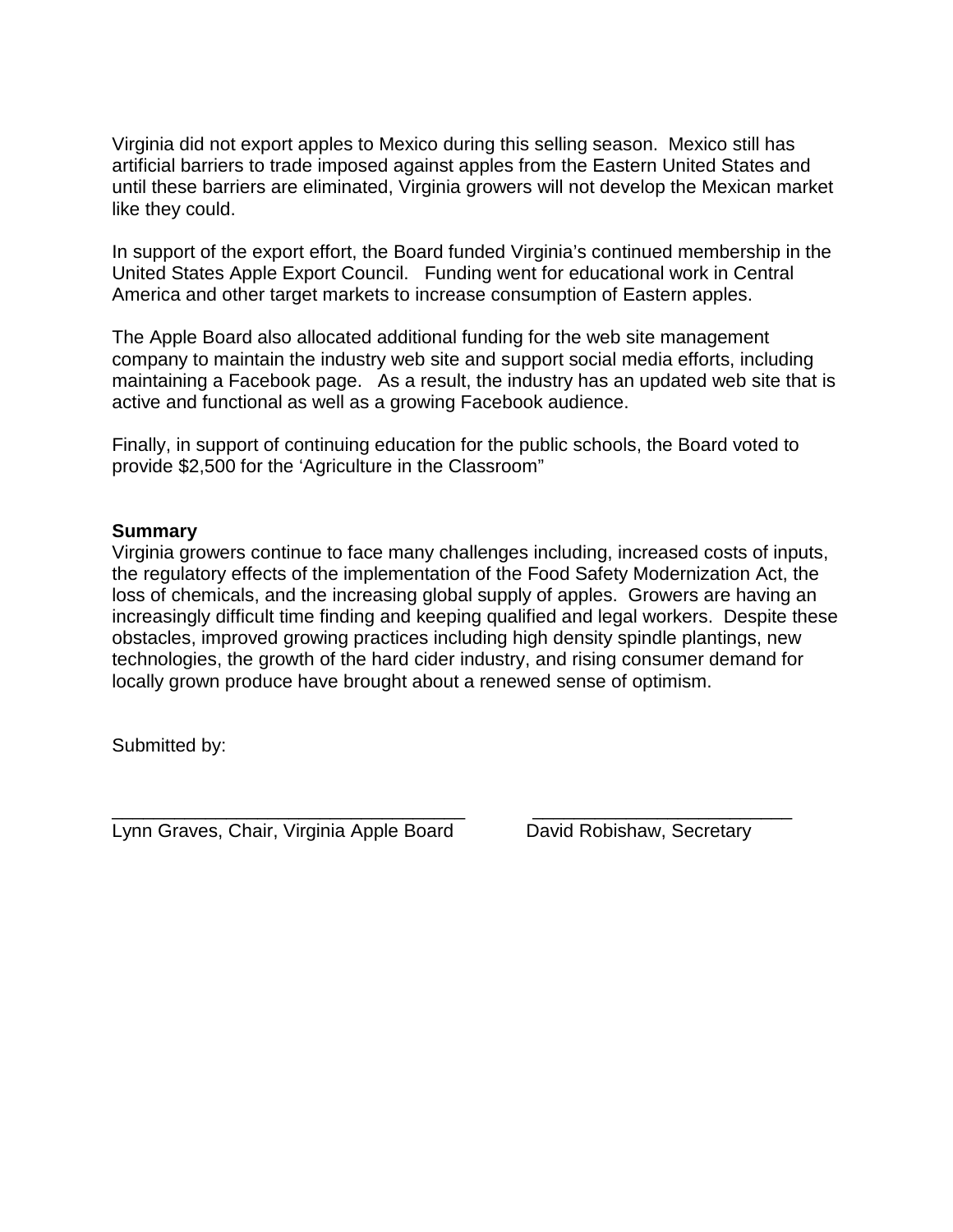## **Board Meetings and Member Attendance**

| <b>Date</b>                                                 | Location                                                         | <b>Attendance</b> |
|-------------------------------------------------------------|------------------------------------------------------------------|-------------------|
| December 12, 2016                                           | Staunton                                                         | 6                 |
| <b>Tommy Williams</b><br>Lynn Graves<br><b>Bethany Hill</b> | Stephen Ginn<br><b>Dudley Rinker</b><br><b>Marshall Saunders</b> |                   |

## **Financial Summary**

### **Cost Code 646**

| Cash Balance: 6/30/2016                                             | \$23,604.02 |
|---------------------------------------------------------------------|-------------|
| Assessment Receipts: 7/1/16 - 6/30/2017                             | 89,609.15   |
| <b>Total Cash Balance</b>                                           | 113,213.17  |
| Transfer to cc 647 – Reserve                                        | 0           |
| Transfer to cc 648 - Admin                                          | 12,578.29   |
| <b>Total Actual Expenditures</b><br>(from VDACS Financial Analysis) | 62,895.00   |
| Cash Balance: 6/30/2017                                             | \$50,318.17 |